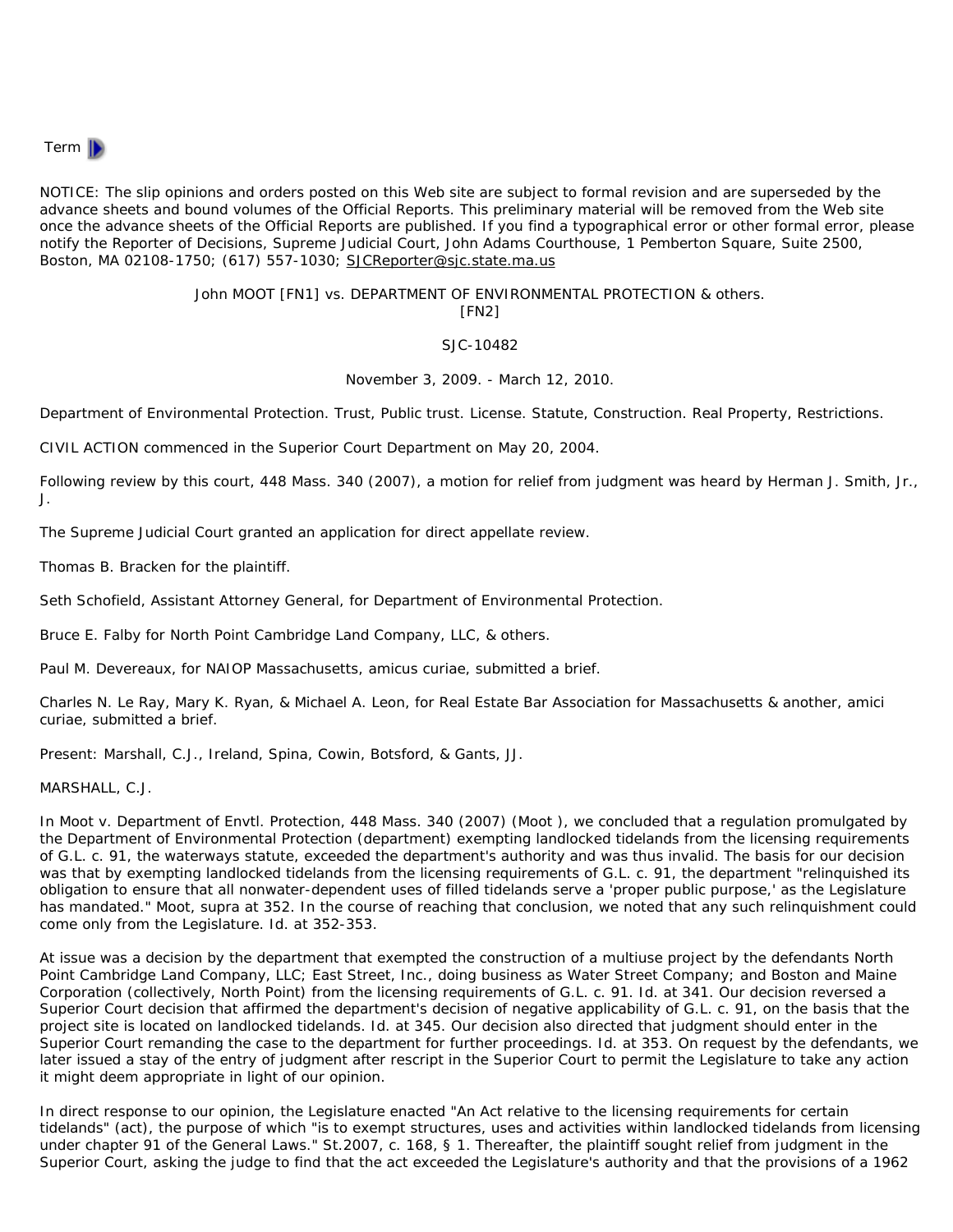license relevant to the North Point project site are valid and enforceable. [FN3] A Superior Court judge denied the plaintiff's motion and affirmed the underlying decision of the department exempting the project from the licensing requirements of G.L. c. 91. The plaintiff appealed. We granted the plaintiff's application for direct appellate review and now affirm. [FN4]

1. *Background.* We need not reiterate here the details of the North Point project, the project site, or the relevant provisions and purposes of G.L. c. 91, which are fully set forth in *Moot.* Instead, we turn directly to the act, the purpose of which "is to exempt structures, uses and activities within landlocked tidelands" from the licensing requirements of G.L. c. 91. St.2007, c. 168, § 1. To effect this purpose, the act amended G.L. c. 91 by, among other things, specifically adding a provision to § 18 stating, "No license shall be required under this chapter for fill on landlocked tidelands, or for uses or structures within landlocked tidelands." St.2007, c. 168, § 6. The act also amended the provision in § 18 requiring a public hearing "on any license application for nonwater dependent use of tidelands" such that no public hearing is now necessary for nonwater dependent uses of landlocked tidelands.

[FN5] See St.2007, c. 168, § 7. Furthermore, the act provides that decisions made pursuant to the regulatory exemption that we held invalid in *Moot* are to be considered valid "as if th[e] act had been in effect when such ... determinations of applicability" of the regulation were issued. St.2007, c. 168, § 10. [FN6]

The act also creates a new procedure for "public benefit review" by the Secretary of the Executive Office of Energy and Environmental Affairs (Secretary). Section 18B, a new section of G.L. c. 91, provides that the Secretary "shall conduct and complete a public benefit review for any proposed project" that is located on landlocked tidelands, and where the proposed project is required to file an environmental impact report pursuant to the Massachusetts Environmental Policy Act, G.L. c. 30, §§ 62-62I (MEPA). St.2007, c. 168, § 8. Furthermore, the Secretary "may" conduct a public benefit review for any proposed project located on landlocked tidelands that is required to file an environmental notification form. *Id.* Pursuant to the regulations promulgated by the department relevant to the public benefit determination, the Secretary, "[i]n weighing the adequacy of the proposed public benefit, ... shall place particular emphasis on the benefit to the public trust rights in tidelands." 301 Code Mass. Regs. § 13.04(3) (2008). The regulations further provide that the department "shall incorporate the public benefit determination ... in its official record of the chapter 91 license," and that the Secretary's determination "shall not supersede, eliminate, or in any way impair the Department's exercise of its powers under chapter 91." 301 Code Mass. Regs. § 13.05 (2008).

Finally, the act added a new section to MEPA. St.2007, c. 168, § 3. That section, G.L. c. 30, § 62I, requires a person proposing a new use or structure, or modification of an existing use or structure, within landlocked tidelands who is required to file an environmental notification form pursuant to G.L. c. 30, § 62A, to include "an explanation of the project's impact on the public's right to access, use and enjoy tidelands that are protected by chapter 91, and identify measures to avoid, minimize, or mitigate any adverse impact on such rights." The section further provides that "[a]ny measures identified by the secretary ... shall be set forth in a certificate on the environmental notification form or a certificate on the environmental impact report, if the latter is applicable," and requires the proponent of the project to notify the department of the work and to provide the certificate to the department. *Id.* Additionally, the project proponent "shall comply with all obligations set forth in the certificate ..., and the department shall have the authority to enforce such conditions." *Id.*

2. *Discussion.* The parties disagree as to the effect of the act. The plaintiff argues that the act exceeds the Legislature's authority because it effectively extinguishes and relinquishes public trust rights in landlocked tidelands without making the necessary explicit findings outlined by this court in *Opinions of the Justices,* 383 Mass. 895 (1981). The defendants, on the other hand, argue that the act does not extinguish and relinquish public trust rights in landlocked tidelands but rather exempts landlocked tidelands from the licensing requirements of G.L. c. 91. Alternatively, the defendants argue that the act does make the necessary findings to extinguish and relinquish those rights. Our review of legislative enactments is limited. See *Merriam v. Secretary of the Commonwealth,* 375 Mass. 246, 254-255 (1978) (discussing "limited scope of judicial review of legislative acts"). Although we are not unsympathetic to the plaintiff's view, we ultimately agree with the defendants that the act does not extinguish and relinquish public trust rights in landlocked tidelands. [FN7]

The Legislature, as we have previously stated, has the power to relinquish public trust rights in landlocked tidelands. See *Opinions of the Justices, supra* at 904-905. That power is not without limitation, and any legislation that relinquishes or extinguishes such rights must do so explicitly. *Id.* at 905.

"[T]he legislation must be explicit concerning the land involved; it must acknowledge the interest being surrendered; ... it must recognize the public use to which the land is to be put; ... [it] must be for a valid public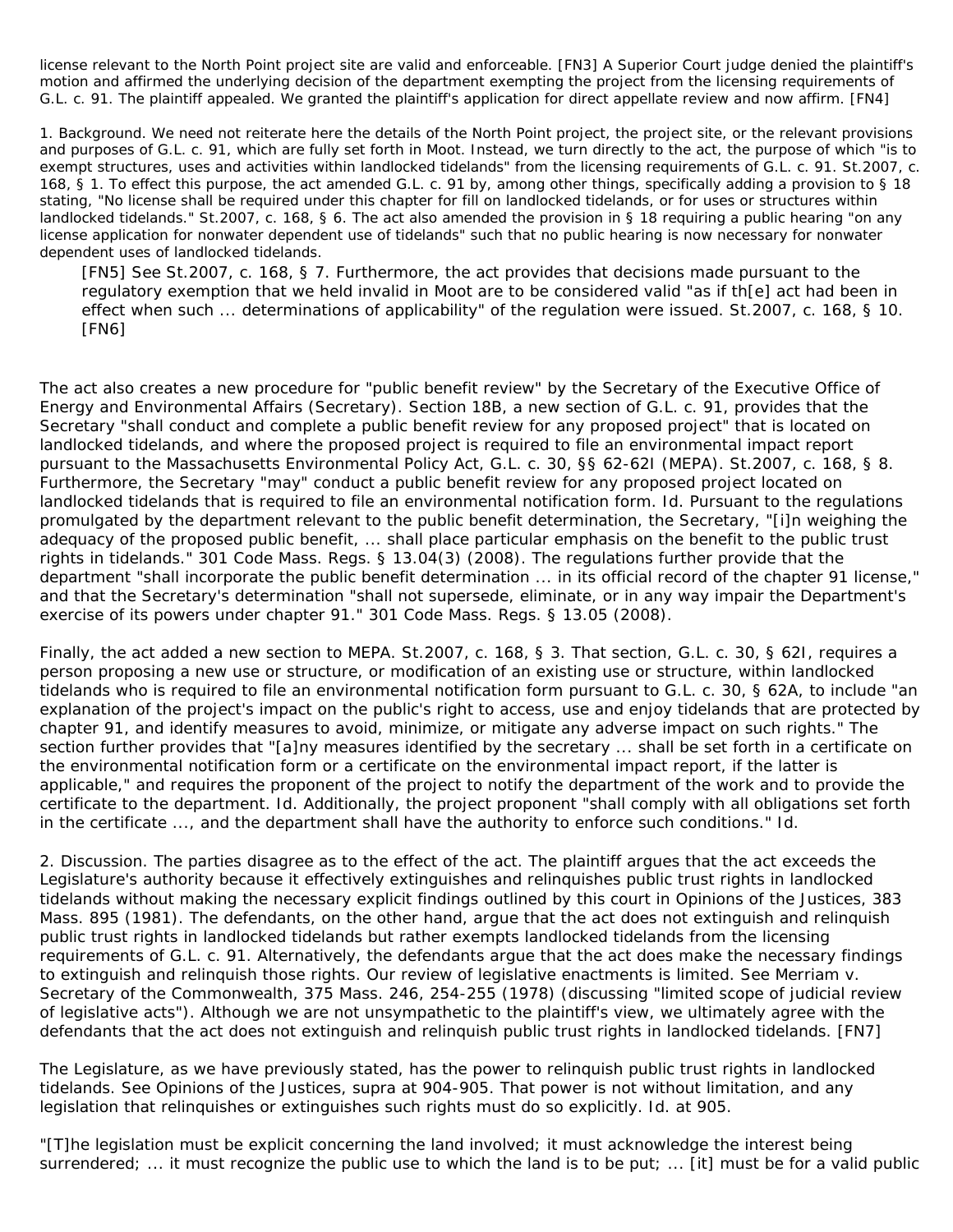purpose, and, where there may be benefits to private parties, those private benefits must not be primary but merely incidental to the achievement of the public purpose."

*Id.* As we noted in *Moot,* G.L. c. 91, as it then existed, prior to the 2007 amendments, contained "no language suggesting that the statute is intended to relinquish or extinguish the public's right in any tidelands, filled or unfilled, landlocked or otherwise." *Moot, supra* at 348. The 2007 amendments do not change that. Although the act may meet some of the requirements set forth in *Opinions of the Justices, supra,* it does not anywhere explicitly set forth a legislative intent to relinquish or extinguish the public's rights in landlocked tidelands. See *Moot, supra* at 348-349, for a discussion of acts that do explicitly relinquish and extinguish such rights. [FN8]

Rather, the act provides an exemption for landlocked tidelands from the licensing scheme of G.L. c. 91, and in so doing validates the regulatory exemption that we previously held to be invalid in *Moot.* As set forth in more detail above, the act amended G.L. c. 91, § 18, by adding certain provisions specific to landlocked tidelands. Section 18 no longer requires a license for fill on landlocked tidelands, or for uses or structures within such tidelands. This does not, however, entirely dispose of the public's rights in landlocked tidelands, which G.L. c. 91 continues to require the department to "preserve and protect." G.L. c. 91, § 2. The revised statute, taken together with the revisions to MEPA also set forth in the act, requires public benefit review and determination in certain circumstances involving landlocked tidelands. Under G.L. c. 30, § 62I, a proponent of a project involving landlocked tidelands who is required to file an environmental notification form (and an environmental impact report if applicable) must include an explanation of the project's impact on the public's right to access, use, and enjoy tidelands and "identify measures to avoid, minimize, or mitigate any adverse impact on such rights." Under G.L. c. 91, § 18B, in turn, the Secretary shall conduct a public benefit review of any proposed project that is "geographically located on landlocked tidelands" and is required to file an environmental impact report. For projects involving environmental notification forms, the Secretary may, but is not required to, complete such review. While these provisions will not apply to all proposed projects involving the use of landlocked tidelands--projects that do not require an environmental notification form or an environmental impact report are not subject to public benefit review--they do provide some departmental oversight of the public rights in landlocked tidelands and are indicative of a lack of any legislative intent to extinguish entirely and relinquish those rights.

Having determined that the act does not extinguish and relinquish public trust rights in landlocked tidelands, we turn now to the plaintiff's claim that the 1962 license issued to the Boston and Maine Railroad that allowed the filling of flowed tidelands in what is now the North Point project site remains valid and enforceable. In particular, the license contains a condition that "no structures shall be placed on the fill except with further license authorization" from the Department of Public Works, and the plaintiff thus argues that North Point must seek license authorization for its project. We agree with the defendants that such a license is no longer necessary. The tidelands that were filled pursuant to the 1962 license are now landlocked tidelands. [FN9] As such, they are now exempt from the licensing requirements G.L. c. 91. Furthermore, pursuant to the act, the department's prior decision that the project site is not subject to G.L. c. 91 licensing (because it consists of landlocked tidelands) is not subject to review. St.2007, c. 168, § 10. [FN10]

3. *Conclusion.* For the foregoing reasons, we agree with the decision of the Superior Court judge, except as to his determination that the act, St.2007, c. 168, contains the findings necessary to, and does, relinquish and extinguish the public's rights in landlocked tidelands. In all other respects, including affirming the department's decision that the North Point project is exempt from G.L. c. 91 licensing, the decision is affirmed.

*So ordered.*

FN1. Other plaintiffs who participated in earlier proceedings have not participated in this appeal.

FN2. North Point Cambridge Land Company, LLC; East Street, Inc., doing business as Water Street Company; and Boston and Maine Corporation.

FN3. To the extent that the plaintiff raised other issues in the motion for relief from judgment, those issues are not a part of this appeal.